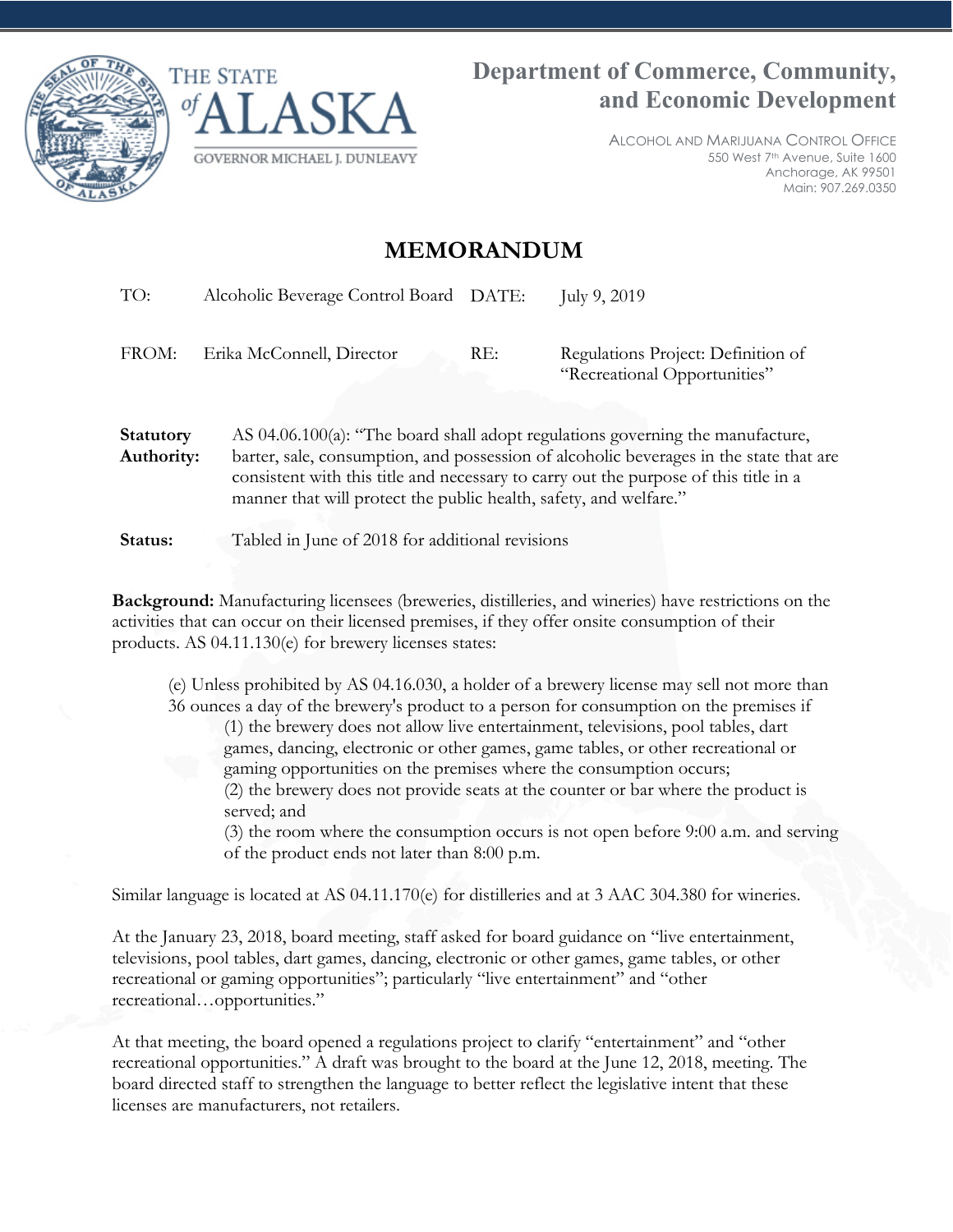Definition of "Recreational Opportunities" ABC Board July 9, 2019 Page 2

A revised proposal is provided, which adds to and attempts to clarify the list of activities that qualify as "recreational or gaming opportunities."

Board options:

- Put out for public comment.
- Amend and put out for public comment.
- No action.